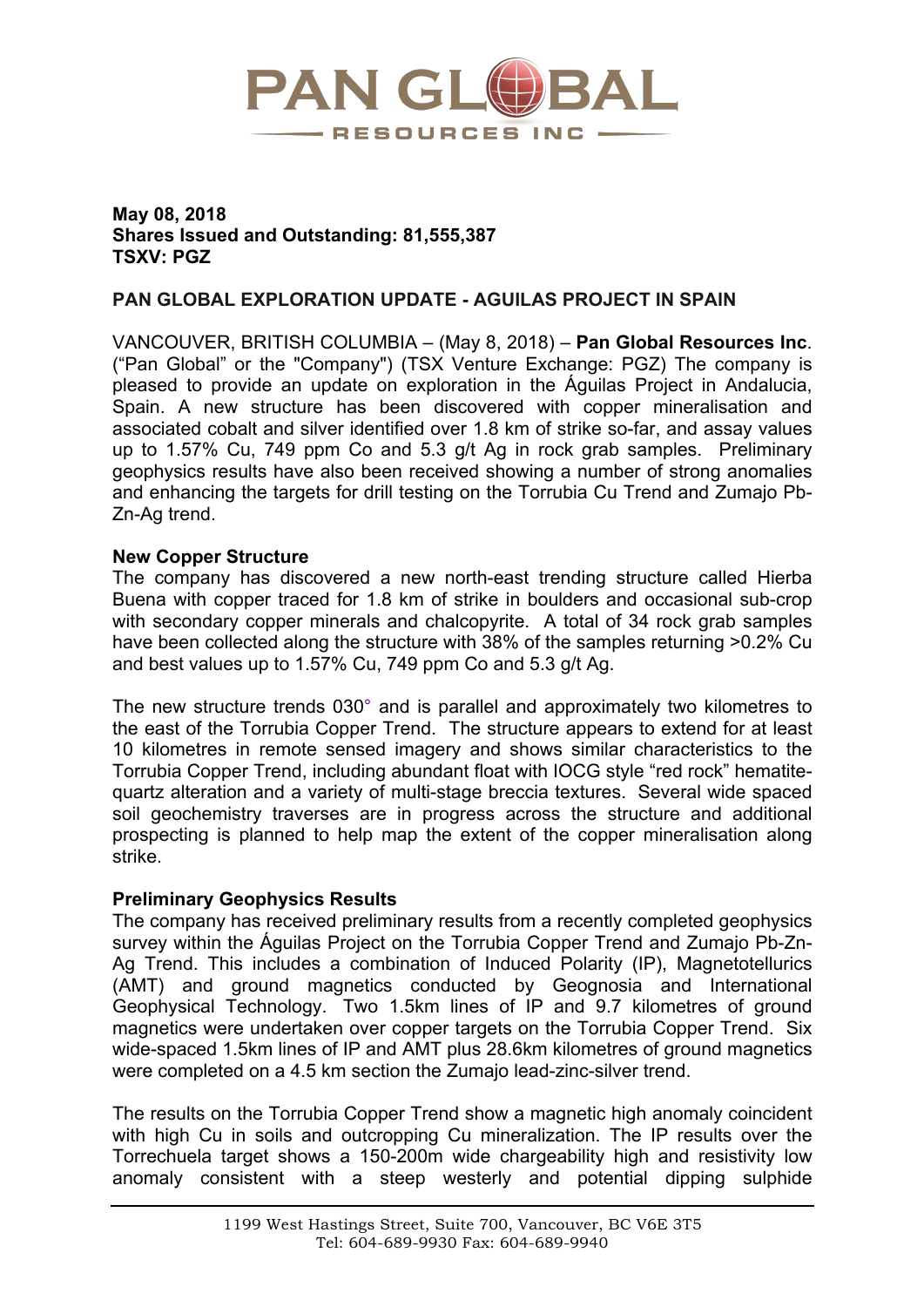mineralisation extending at depth below the surface mineralisation. IP Chargeability anomalies are also present flanking the main Cu trend. The Cerro de Aguilas target in the south of the trend shows a 250 m wide resistivity and high chargeability anomaly underlying the soil Cu anomaly peak.

The results for the 6 lines on the Zumajo structure show strong resistivity low anomalies coincident with the Pb-Zn-Ag mine trend and anomalous Pb-Zn-Ag soil geochemistry on each line. The results also indicate potential continuity of the mineralisation over several kilometers and potential widening of the structure at depth beneath the San Cayetano and San Rafael mine workings. Additional concealed/soil covered targets have been identified 300-600 m to the main Pb-Zn-Ag trend associated with strong IP and/or AMT anomalies, including to the North of the San Cayetano, Dos Centimos and San Rafael mine workings.

Two samples of gossan float found in the vicinity of the chargeability anomaly approximately 600 m Northeast of the Dos Centimos mine workings have returned 0.14% Cu, 72 ppm Co, 1.9 g/t Ag and 0.48% Cu, 620 ppm Co, 1.4 g/t Ag respectively.

The new geophysics results have enhanced the targets on the Torrubia Copper Trend and Zumajo Pb-Zn-Ag Trend, and will be used to finalize sites for initial drill testing. Additional processing of the geophysical data is underway to refine and prioritise the targets. Soil geochemistry has also been extended over the geophysical targets to the North of the Zumajo Trend with results expected soon.

#### **Qualified Person**

Robert Baxter (FAusIMM), a Director of Pan Global Resources and a qualified person as defined by National Instrument 43-101, has reviewed the scientific and technical information that forms the basis for this news release. Mr. Baxter is not independent of the Company.

#### **About Pan Global Resources**

Pan Global Resources Inc. is actively engaged in base and precious metal exploration in Spain, and is pursuing opportunities from exploration through to mine development. The company has committed to operating safely and with respect to the communities and environment where we operate.

On behalf of the Board of Directors www.panglobalresources.com.

FOR FURTHER INFORMATION PLEASE CONTACT: info@panglobalresources.com

Statements which are not purely historical are forward-looking statements, including any statements regarding beliefs, plans, expectations or intentions regarding the future. It is important to note that actual outcomes and the Company's actual results could differ materially from those in such forward-looking statements. Risks and uncertainties include, but are not limited to, economic, competitive, governmental,